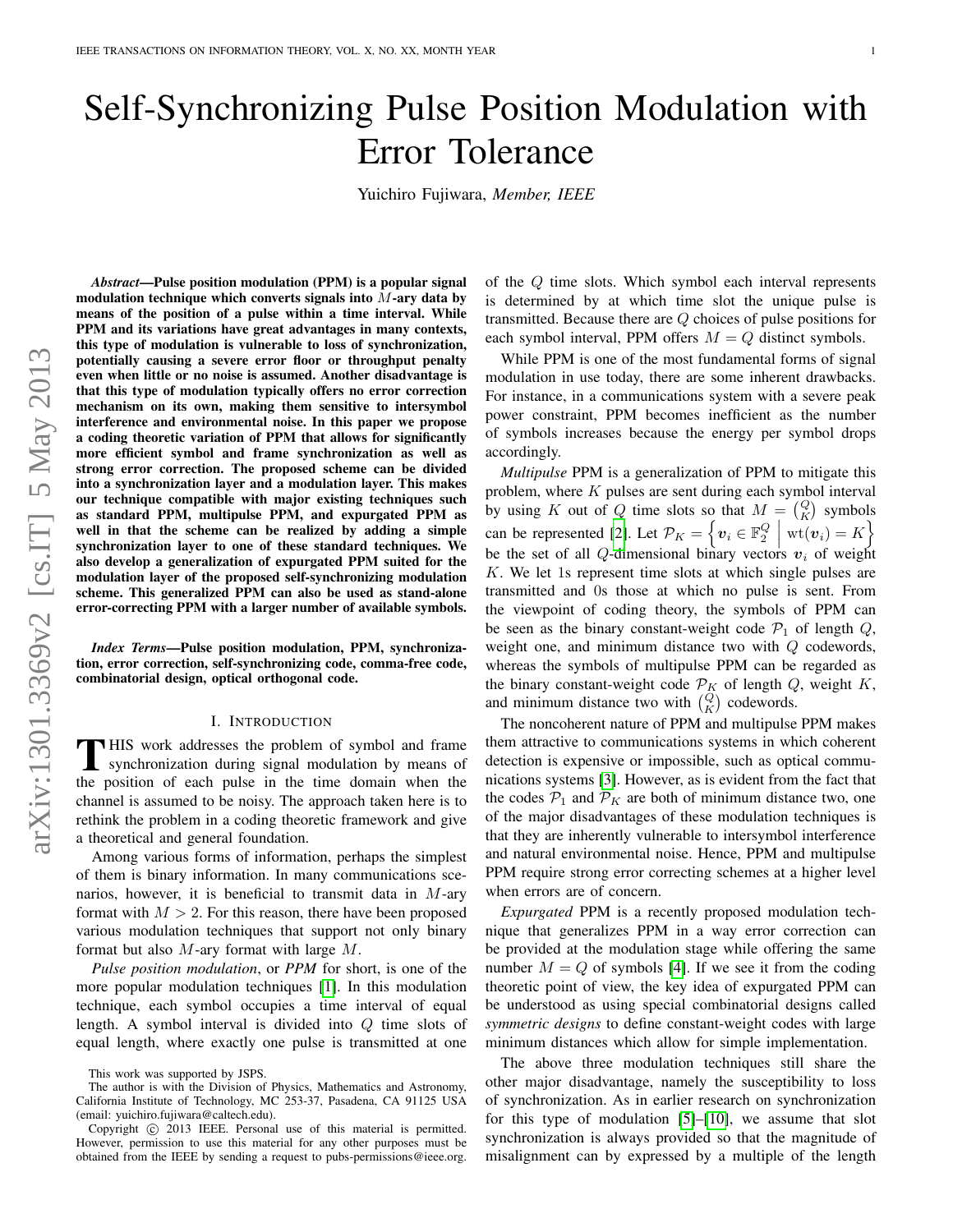of a time slot. Under this assumption, erroneous symbol synchronization means that the window of the receiver is aligned to the consecutive  $Q$  time slots that consist of the last i time slots of one symbol interval and the first  $Q - i$  time slots of the following one for some positive integer  $i \leq Q-1$ . Erroneous frame synchronization is understood the same way by regarding a set of consecutive  $f$  symbol intervals as a frame of length  $f$  with  $fQ$  time slots.

In PPM, even if the channel is completely noiseless, erroneous symbol synchronization can not be detected if there happens to be exactly one pulse within the misaligned window. Similarly, the receiver can not detect erroneous symbol synchronization under multipulse PPM if there are exactly  $K$ pulses within the misaligned window. In the case of expurgated PPM, erroneous symbol synchronization will go unnoticed if the Q slots in the misaligned window form a valid codeword or invalid one within the decodable range. Hence, without some sort of synchronization mechanism, these modulation techniques may exhibit a severe error floor.

The known method for alleviating this synchronization problem in the literature is to periodically insert a synchronization marker that consists of  $sQ$  time slots  $T_i$ ,  $0 \le i \le sQ-1$ , for some positive integer  $s$  in which for any nonnegative integer  $j \leq s-1$  the Q consecutive time slots  $T_{i+jQ}$ ,  $0 \leq i \leq$  $Q-1$ , form a valid codeword (see, for example, [\[5\]](#page-9-4), [\[6\]](#page-9-6), [\[10\]](#page-9-5)). In other words, a certain pattern of consecutive s symbols is periodically inserted to signal the boundaries. Ideally, the offpeak autocorrelations of the synchronization marker should be as small as possible to suppress the probability that the receiver misses the marker or is deceived by a false one at an unintended position. For PPM and multipulse PPM, it is possible to find a synchronization marker that causes no ambiguity as long as the channel is noiseless. However, an ambiguous synchronization marker can not be short. If the channel is noisy, synchronization with this approach becomes increasingly difficult and complicated as well.

The primary purpose of this paper is to provide a unified solution to both error tolerance and synchronization by using coding theory. We propose a modulation scheme in which reliable symbol and frame synchronization can be achieved under the presence of noise through the same type of correlation receiver used for expurgated PPM. The required overhead in terms of the size of a synchronization marker is significantly smaller than the known method. The signal modulation can be performed separately, so that the known modulation techniques of PPM kind can be exploited straightforwardly. We also develop a generalized format of expurgated PPM which has a larger number of symbols and increased minimum distance than standard PPM and expurgated PPM. This generalized PPM can also be used for the proposed self-synchronizing modulation scheme in place of other modulation techniques of PPM kind to offer higher error tolerance and/or better throughput.

## II. THE SCHEME

We describe our scheme as a special class of constantweight codes by exploiting the coding theoretic view introduced in the previous section. For the sake of generality, a simple setting is assumed where the probability that the receiver fails to correctly decode symbols decreases monotonously as the minimum distance increases. Thus, for the most part, our framework will focus on the minimum distance and generally aim for the largest possible codewords for given parameters. A more detailed analysis of the performance of our proposed modulation technique is briefly discussed at the end of this paper.

This section is divided into two subsections. Subsection [II-A](#page-1-0) is devoted to our self-synchronization mechanism that allows for separate implementation of a modulation layer based on pulse positions in the time domain. Subsection [II-B](#page-5-0) gives a generalized version of expurgated PPM that can be used both as a stand-alone modulation scheme with error correction and as the modulation part of our scheme.

## <span id="page-1-0"></span>*A. Synchronization layer*

As is pointed out in the previous section, PPM and its variations can be interpreted in terms of constant-weight codes. In this coding theoretic framework, the number of codewords corresponds to the number of available symbols while the minimum distance corresponds to the error tolerance capability. The constraint that the weight of a codeword is constant ensures equal energy across symbols. Hence, a good signal modulation technique based on the pulse positions within symbol intervals of fixed length corresponds to a constantweight code of large minimum distance with many codewords that can be decoded in a certain simple manner.

Since this coding theoretic view offers a clear picture of how the sensitivity to noise may be alleviated, it would be natural to ask if it is also possible to exploit the framework to overcome the other major weakness, namely the vulnerability to loss of synchronization, while preserving other major features of existing standard techniques. This subsection answers this question in the affirmative by developing a theory of symbol and frame synchronization for signal modulation of PPM type. In what follows, we use binary codes to represent symbols expressed by pulse positions, where 0s in a codeword correspond to time slots with no pulse while 1s represent those at which single pulses are sent.

A *self-synchronizing code*  $C \subset \mathbb{F}_2^n$  is a binary block code of length  $n$  where the symbol string formed by an overlapped portion of any two concatenated codewords is not a valid codeword. In the coding theory literature, self-synchronizing codes are also called *comma-free codes*. The property that no codeword appears as a substring of two adjacent codewords allows for block synchronization without any external help as long as synchronization is provided at the bit level.

The key idea of our approach is to use a special selfsynchronizing code that allows for synchronization by observing only part of the window and frees up the rest for modulation. To obtain constant-weight self-synchronizing codes with desirable properties for our purpose, we employ combinatorial design theory.

Take a sequence of codewords of a binary block code of length n. A *splice* of length n between codeword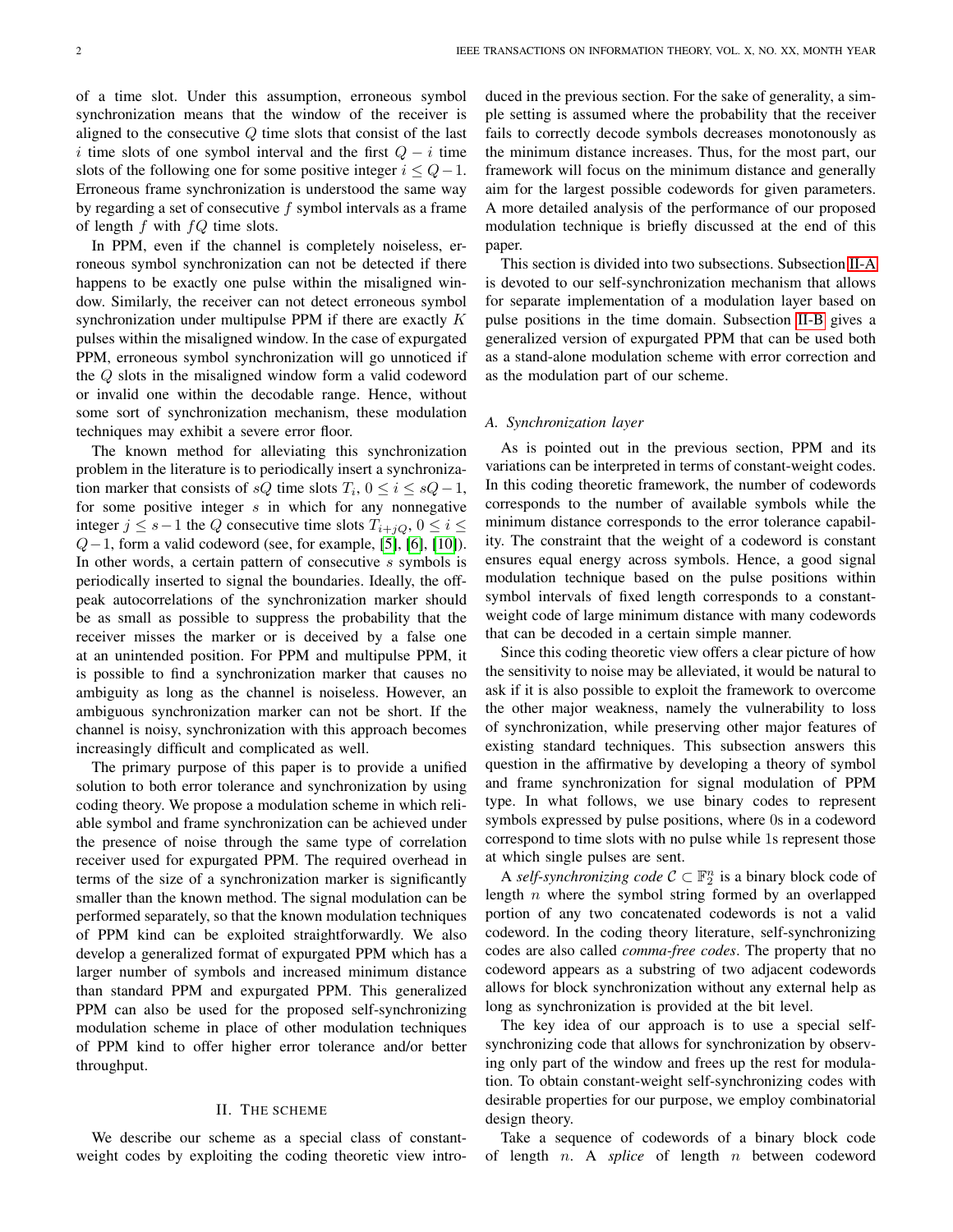$x = (x_0, x_1, \ldots, x_{n-1})$  and the following codeword  $y =$  $(y_0, y_1, \ldots, y_{n-1})$  in the codeword sequence is a concatenated binary sequence  $(x_{n-i},...,x_{n-1},y_0,...y_{n-i-1})$  composed of the last i bits of x and the first  $n - i$  bits of y for some positive integer  $i \leq n-1$ .

A binary block code of length n is said to be of *commafree index* ρ if the Hamming distance between any codeword  $z$  and any splice of length  $n$  between any two codewords  $x, y$  is at least  $\rho$ . By definition, a self-synchronizing code is a binary block code of comma-free index at least 1. It is straightforward to see that with a hard-decision algorithm a self-synchronizing code of comma-free index  $\rho$  assures block synchronization under the presence of up to  $\lfloor \frac{\rho-1}{2} \rfloor$  bit flips (or errors) in the received message of length  $n$ . In an additive white Gaussian noise (AWGN) channel, for example, one may use a correlation receiver for soft-decision synchronization to take advantage of the Hamming distance between a valid codeword and a splice.

A *difference system of sets* (DSS) of *index*  $\rho$  over  $\mathbb{Z}_n$  is a family of disjoint subsets  $D_i$  of  $\mathbb{Z}_n$  such that the multi-set

<span id="page-2-0"></span>
$$
\{a - b \pmod{n} \mid a \in D_i, b \in D_j, i \neq j\} \tag{1}
$$

contains every  $d \in \mathbb{Z}_n \setminus \{0\}$  at least  $\rho$  times. The difference between two elements from different subsets of  $\mathbb{Z}_n$  is called an *outer difference*. A DSS is *perfect* if the multi-set defined in [\(1\)](#page-2-0) contains every  $d \in \mathbb{Z}_n \setminus \{0\}$  exactly  $\rho$  times. A DSS is *regular* if all subsets  $D_i$  are of the same size. For instance, the set  $\{\{1,2\},\{3,5\}\}\$  over  $\mathbb{Z}_8$  forms a regular DSS of index one because every nonzero outer difference appears at least once as follows:

| $1-3 \equiv 6 \pmod{8}, 3-1 \equiv 2 \pmod{8},$ |  |
|-------------------------------------------------|--|
| $1-5 \equiv 4 \pmod{8}, 5-1 \equiv 4 \pmod{8},$ |  |
| $2-3 \equiv 7 \pmod{8}, 3-2 \equiv 1 \pmod{8},$ |  |
| $2-5 \equiv 5 \pmod{8}, 5-2 \equiv 3 \pmod{8}.$ |  |

This DSS is not perfect because 4 appears twice as an outer difference while each of the other elements of  $\mathbb{Z}_8 \setminus \{0\}$  occurs exactly once.

The original motivation of the study of DSSs was to realize self-synchronizing codes as cosets of linear codes in order to achieve low encoding and decoding complexity [\[11\]](#page-9-7), [\[12\]](#page-9-8). However, DSSs appear to have far greater potential and can be exploited to provide self-synchronizing codes with various desired properties. For our purpose, we would like binary constant-weight self-synchronizing codes of sufficiently large comma-free index with a cartain additional property. We use DSSs with exactly two sets to obtain desirable codes.

<span id="page-2-1"></span>*Theorem 2.1:* If there exist a DSS  $\{D_0, D_1\}$  of index  $\rho$  over  $\mathbb{Z}_n$  and a binary constant-weight code C of length  $n - |D_0|$  –  $|D_1|$  and weight K, then there exists a binary constant-weight self-synchronizing code of length n, comma-free index  $\rho$ , and weight  $K + |D_1|$  with  $|C|$  codewords.

*Proof:* Let  $\{D_0, D_1\}$  be a DSS of index  $\rho$  over  $\mathbb{Z}_n$  and C a binary constant-weight code of length  $n - |D_0| - |D_1|$ and weight K. For every codeword  $c \in \mathcal{C}$ , construct the *n*dimensional vector  $d_{\mathbf{c}} = (d_0, \ldots, d_{n-1})$ , where  $d_i = 0$  for all  $i \in D_0$ ,  $d_i = 1$  for all  $i \in D_1$ , and the  $(n - |D_0| - |D_1|)$ dimensional vector  $(d_i)$ ,  $i \notin D_0 \cup D_1$ , forms c. Each of the resulting |C| elements of  $\mathbb{F}_2^n$  is of weight  $K + |D_1|$ . It suffices to show that the set  $\mathcal{D} = \{d_c \mid c \in \mathcal{C}\}\$  of these vectors forms a code of comma-free index  $\rho$ . Take a pair of not necessarily distinct codewords from  $D$  and form a splice  $s$  of length  $n$ by concatenating the first s bits of one codeword and the last  $n - s$  bits of the other for a positive integer  $s \leq n - 1$ . Take another not necessarily distinct codeword  $d$  from  $D$ . Because  $\{D_0, D_1\}$  forms a DSS of index  $\rho$ , there are at least  $\rho$  ordered pairs  $(a, b)$  such that  $a - b \equiv s \pmod{n}$ , where a and b belong to different sets of the DSS. Thus, there are at least  $\rho$  discrepancies between s and d within the coordinates  $i \in$  $D_0 \cup D_1$ . The proof is complete.

To make the virtue of the above construction clearer, take the set  $\{\{1, 2, 3, 4, 5\}, \{0, 6, 11, 16, 21\}\}\,$ , which forms a perfect regular DSS of index two over  $\mathbb{Z}_{26}$ . The two sets of cardinality five specify the positions of 0s and 1s respectively as synchronization markers while the remaining 16 positions are freely available for signal modulation by a binary constantweight code of length 16 such as multipulse PPM with  $Q = 16$ . If we use  $\{1, 2, 3, 4, 5\}$  for 0s and  $\{0, 6, 11, 16, 21\}$ for 1s, by writing a bit used by the constant-weight code of length 16 as ∗, we have 26 bit sequence

## 1000001∗∗∗∗1∗∗∗∗1∗∗∗∗1∗∗∗∗.

Because each nonzero outer difference appears twice in the DSS, regardless of the content of each ∗, there are at least two discrepancies among the positions  $\{1, 2, 3, 4, 5\}$  $\{0, 6, 11, 16, 21\}$  between any pair of a valid codeword of the resulting self-synchronizing code and a splice. To give a smaller example, we can combine the DSS  $\{\{1,2\},\{3,5\}\}\$ over  $Z_8$  and a binary constant-weight code of length four such as PPM with  $Q = 4$  in the same way. In this case, the coordinates 0, 4, 6, and 7 correspond to free bits. Note that in each of these examples the cardinalities  $|D_0|$  and  $|D_1|$ are the same. Hence, we may swap the roles of the sets to obtain a binary constant-weight self-synchronizing code of the same length and comma-free index guaranteed by Theorem [2.1](#page-2-1) which has the same number of codewords.

A self-synchronizing code constructed by the method given in Theorem [2.1](#page-2-1) can be synchronized by only looking at periodic autocorrelations of the partial window specified by the corresponding DSS. Hence, the synchronization device on the receiver side only needs the corresponding signals as inputs for synchronization. If we use symbol intervals of PPM, multipulse PPM or expurgated PPM as the binary constantweight code C of length  $Q = n - |D_0| - |D_1|$  in Theorem [2.1,](#page-2-1) we achieve symbol synchronization that is securely checked for each symbol interval while allowing for modulation by pulse positions in the time domain through freely available bits. Packing f symbol intervals into the freely available part provides frame synchronization that is constantly checked for each frame consisting of  $f$  symbol intervals. If we use a DSS over  $\mathbb{Z}_n$  for symbol synchronization and then employ another DSS  $\{D'_0, D'_1\}$  over  $\mathbb{Z}_{n'}$  such that  $n' - |D'_0| - |D'_1|$  is a multiple  $f = nf'$  of n, then the scheme provides both symbol and frame synchronization.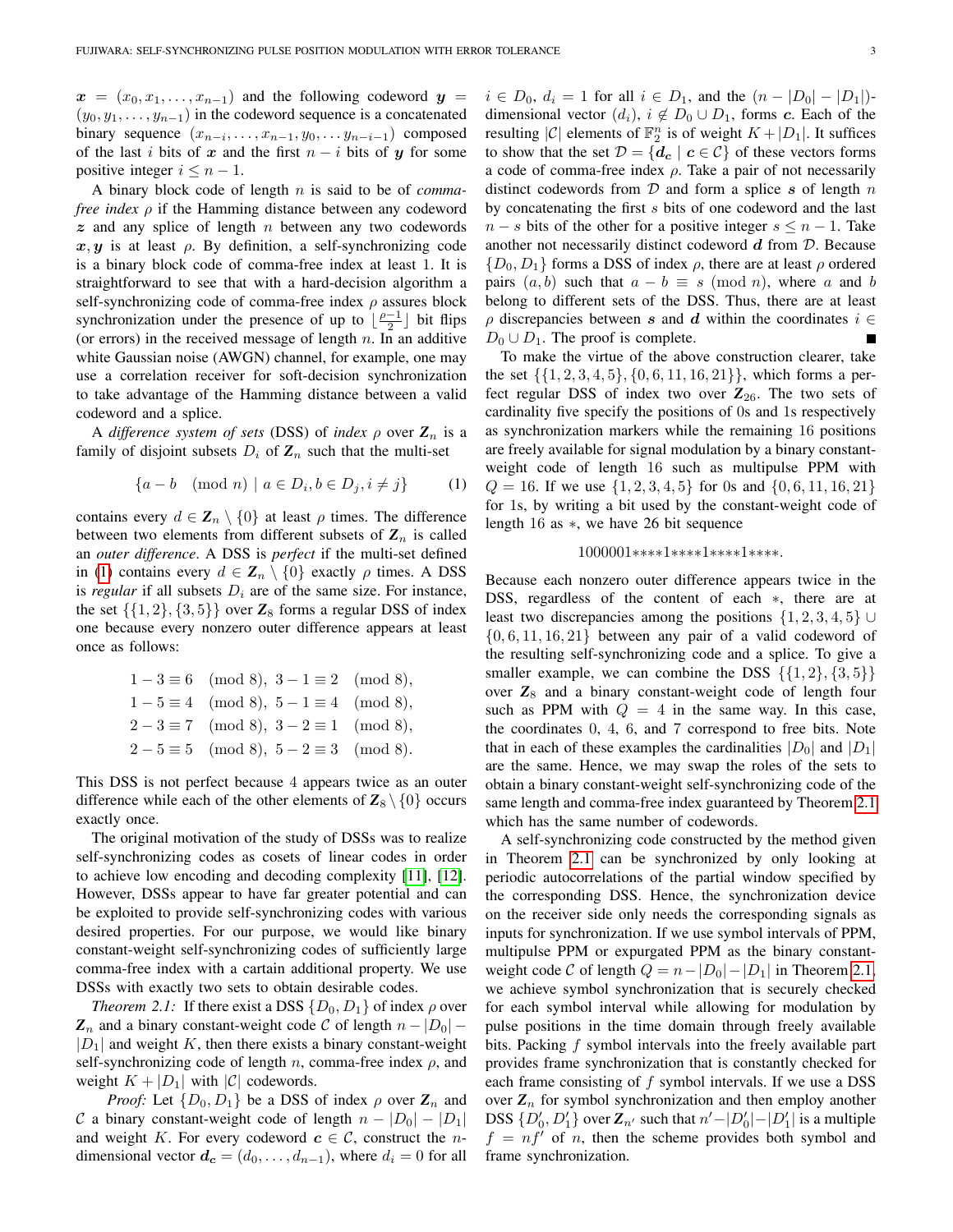In the remainder of this subsection, we explore properties of DSSs and demonstrate that our synchronization method is significantly more efficient than the known technique that uses a sequence of symbols as a synchronization marker.

Because a DSS  $\{D_0, D_1\}$  over  $\mathbb{Z}_n$  leaves  $n - |D_0| - |D_1|$ bits for the modulation layer, ceteris paribus, it is desirable for  $|D_0| + |D_1|$  to be small. This parameter is called the *redundancy* of a DSS. In our context, redundancy is the parameter that denotes the number of time slots we sacrifice for synchronization per symbol interval or per frame interval. We use  $r(n, \rho)$  to denote the smallest achievable redundancy for given order  $n$  and index  $\rho$ . A DSS is *optimal* if its redundancy is  $r(n, \rho)$ . The following is a special case of the well-known Levenshtein bound:

<span id="page-3-2"></span>*Theorem 2.2 ([\[11\]](#page-9-7)):* For any DSS of index  $\rho$  over  $\mathbb{Z}_n$  with exactly two sets, it holds that

$$
r(n,\rho) \ge \sqrt{2\rho(n-1)}
$$

with equality if and only if the DSS is perfect and regular.

If we are allowed to have a sufficiently strong signal for each pulse compared to noise, it may be enough to employ a DSS of index one or two. In this case, the following classical results give optimal DSSs:

<span id="page-3-0"></span>*Theorem 2.3 ([\[11\]](#page-9-7)*, *[\[13\]](#page-9-9))*: For any integer  $n \geq 2$ , the pair of sets

$$
D_0 = \{ i\tau_0 + 1 \mid 1 \le i \le \tau_1 \}
$$
 and  

$$
D_1 = \{ i \mid 1 \le i \le \tau_0 \}
$$

form an optimal DSS of index one over  $\mathbb{Z}_n$ , where

$$
\tau_0 = \left\lceil \frac{n-1}{2\tau_1} \right\rceil \text{ and } \tau_1 = \left\lceil \sqrt{\frac{n-1}{2}} \right\rceil.
$$

Note that when the order of the ring  $\mathbb{Z}_n$  is of the form  $n =$  $2m^2 + 1$  for some positive integer m, the redundancy of the optimal DSS given above achieves the Levenshtein bound with equality.

<span id="page-3-1"></span>*Theorem 2.4 ([\[11\]](#page-9-7))*: For any integer  $n \geq 2$ , the pair of sets

$$
D_0 = \{\tau_0 + 1\} \cup \{n - i\tau_0 \mid 0 \le i \le \tau_1 - 2\}
$$
 and  

$$
D_1 = \{i \mid 1 \le i \le \tau_0\}
$$

form an optimal DSS of index two over  $\mathbf{Z}_n$ , where

$$
\tau_0 = \left\lceil \frac{n-1}{\tau_1} \right\rceil \text{ and } \tau_1 = \left\lceil \sqrt{n-1} \right\rceil.
$$

As in Theorem [2.3,](#page-3-0) the redundancies of the optimal DSSs in Theorem [2.4](#page-3-1) achieve the lower bound in Theorem [2.2](#page-3-2) with equality when  $n = m^2 + 1$  for some positive integer m.

It is notable that, in terms of the asymptotic notation, $<sup>1</sup>$  $<sup>1</sup>$  $<sup>1</sup>$  these</sup> optimal DSSs only require  $\mathcal{O}(n^{\frac{1}{2}})$  bits for synchronization. For instance, if we use an optimal DSS for symbol synchronization with PPM, because  $n = \mathcal{O}(Q)$ , the number of time slots we sacrifice is  $\mathcal{O}(Q^{\frac{1}{2}})$  per symbol interval. Any method that inserts a sequence of valid symbol intervals must sacrifice  $sQ = \Omega(Q)$  time slots for some positive integer s, occupying a significantly larger number of time slots than our method. It is also worth noting that Theorems [2.3](#page-3-0) and [2.4](#page-3-1) explicitly give optimal examples for all nontrivial order  $n \geq 2$ .

If the peak power is severely limited, we may need a DSS of larger index for secure synchronization. Such DSSs have been studied in various contexts (see, for example, [\[15\]](#page-9-11)– [\[23\]](#page-10-0) and references therein). To study the use of a DSS  ${D_0, D_1}$  over  $\mathbb{Z}_n$  for synchronization in the context of signal modulation by pulse positions, we use the *redundancy rate*  $R = \frac{|D_0|+|D_1|}{n}$  of the DSS to measure its slot usage. For instance, if the redundancy rate is half, synchronization and modulation require the same amount of time resources. The least useful DSSs for our purpose are those of redundancy rate one because there would be no time slots for modulation. We aim for the smallest possible redundancy rate for given n and  $\rho$ . Note that if we define an analogous parameter for a synchronization method that inserts a sequence of valid codewords for symbol synchronization by taking the fraction between the numbers of time slots for synchronization and those for modulation per symbol, such a value can never be less than a half because one ought to insert at least one symbol per symbol interval. As we will see next, our method can break this fundamental limit even when the channel is assumed to be noisy.

The lower bound on the achievable redundancy given in Theorem [2.2](#page-3-2) suggests that the number of time slots required for synchronization may still be only  $\mathcal{O}(n^{\frac{1}{2}})$  for the case when the index is larger than two. In fact, there are known classes of optimal DSSs with exactly two sets that meet the Levenshtein bound with equality. In the remainder of this subsection, we list known optimal DSSs that are useful for our purpose as well as almost optimal DSSs that are equally of interest but are not found in the literature.

Let  $p = eq + 1$  be an odd prime for some positive integers e and g. The eth *cyclotomic classes* in  $\mathbb{F}_p$  are defined as  $C_i^e$  =  $\{\alpha^{i+te} \mid 0 \le t \le g-1\}$ , where  $\alpha$  is a primitive element of  $\mathbb{F}_p$ and  $0 \le i \le e-1$ . The *cyclotomic numbers*  $(i, j)_e$  of *order e* are defined as  $(i, j)_e = |(C_i^e + 1) \cup C_j^e|$ . Note that the ring  $\mathbb{Z}_p$ may be regarded as the finite field  $\mathbb{F}_p$  by defining the natural division when  $p$  is prime. We use the following special case of the construction for DSSs given in [\[24\]](#page-10-1):

<span id="page-3-5"></span>*Theorem 2.5 ([\[24\]](#page-10-1)):* Let  $p = 2eh + 1$  be an odd prime, where e and h are positive integers. The set  $\{C_0^{2e}, C_e^{2e}\}$  of two cyclotomic classes in  $\mathbb{F}_p$  forms a regular DSS over  $\mathbb{Z}_p$ and index  $\rho$ , where

$$
\rho = \min \left\{ (i, e)_{2e} + (i + e, e)_{2e} \mid 0 \le i \le e - 1 \right\}.
$$

In particular, if

<span id="page-3-4"></span>
$$
(i, e)_{2e} + (i + e, e)_{2e} = \frac{h}{e}
$$

for every *i*, then the regular DSS is of index  $\frac{h}{e}$ , perfect, and hence optimal.

The following are the two known classes of optimal DSSs with exactly two sets constructed in this manner:

*Theorem 2.6 ([\[15\]](#page-9-11)*): For every m such that  $16m^2 + 1$  is an odd prime, the set  ${C_0^4, C_2^4}$  of two cyclotomic classes

<span id="page-3-3"></span><sup>&</sup>lt;sup>1</sup>Here we use the family of Bachmann-Landau notations defined in standard textbooks in mathematics and computer science such as [\[14,](#page-9-10) Section 9]. The Landau symbol  $\mathcal{O}(\cdot)$ , which is also known as the big-O symbol, is sometimes written as  $O(\cdot)$  with a simple italic O letter in the literature.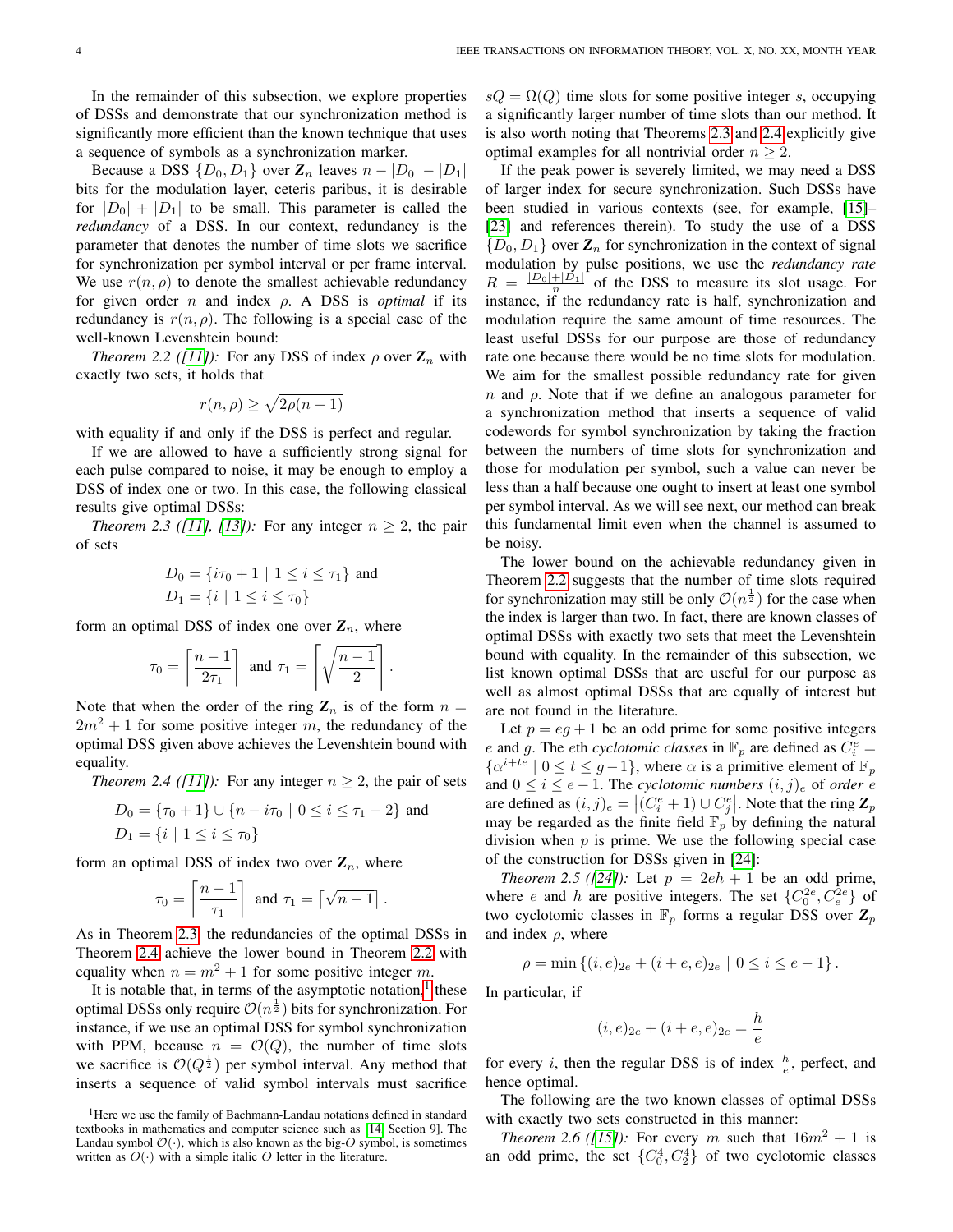<span id="page-4-1"></span>TABLE I PERFECT REGULAR DSSS FROM CYCLOTOMIC CONSTRUCTIONS FOR  $m \leq 10$ 

| m  | $\boldsymbol{n}$ | $ D_i $ | $\rho$         | $D_0$<br>$R =$<br>$\overline{n}$ | <b>Reference</b> |
|----|------------------|---------|----------------|----------------------------------|------------------|
| 1  | 17               | 4       | $\overline{2}$ | 8<br>17                          | Theorem 2.6      |
| 4  | 257              | 64      | 32             | 128<br>$\overline{257}$          | Theorem 2.6      |
| 5  | 401              | 100     | 50             | 200<br>401                       | Theorem 2.6      |
| 6  | 577              | 144     | 72             | 288<br>577                       | Theorem 2.6      |
| 9  | 1297             | 324     | 162            | 648<br>1297                      | Theorem 2.6      |
| 10 | 1601             | 400     | 200            | 800<br>1601                      | Theorem 2.6      |
| 1  | 109              | 18      | 6              | 36<br>109                        | Theorem 2.7      |
| 2  | 433              | 72      | 24             | 144<br>433                       | Theorem 2.7      |
| 6  | 3889             | 648     | 216            | 1296<br>3889                     | Theorem 2.7      |

in  $\mathbb{F}_{16m^2+1}$  forms a perfect regular DSS of index  $2m^2$  and redundancy rate  $\frac{1}{2} - \frac{1}{32m^2+2}$  over  $\mathbb{Z}_{16m^2+1}$ .

<span id="page-4-0"></span>*Theorem 2.7 ([\[15\]](#page-9-11)):* For every m such that  $108m^2 + 1$  is an odd prime, the set  ${C_0^6, C_3^6}$  of two cyclotomic classes in  $\mathbb{F}_{108m^2+1}$  forms a perfect regular DSS of index  $6m^2$  and redundancy rate  $\frac{1}{3} - \frac{1}{324m^2+3}$  over  $\mathbb{Z}_{108m^2+1}$ .

Because the above optimal DSSs are both perfect and regular at the same time, their redundancies meet the Levenshtein bound with equality. For instance, the DSS over  $\mathbb{Z}_{16m^2+1}$  in Theorem [2.6](#page-3-4) uses  $8m^2$  time slots for synchronization and leaves the remaining  $8m^2 + 1$  time slots for modulation. For comparison to the method that inserts a sequence of symbols, in the case of symbol synchronization, this means that the efficiency of the DSSs in Theorem [2.6](#page-3-4) in terms of slot usage is almost the same as inserting only one symbol per symbol interval. Any method that inserts a symbol sequence in standard PPM or multipulse PPM can not assure synchronization at this redundancy rate even if the channel is almost noiseless, whereas our method tolerates up to  $\lfloor \frac{2m^2-1}{2} \rfloor = m^2-1$  bit flips for hard-decision decoding and an equivalent level of noise for soft-decision decoding. By the same token, Theorem [2.7](#page-4-0) gives DSSs in which the number of time slots per symbol interval for synchronization is only about a half of the number of time slots for modulation. As their redundancy rate  $R \approx \frac{1}{3}$  suggests, this level of efficiency in terms of the number of sacrificed time slots is fundamentally unachievable by any method that inserts valid codewords for synchronization. Table [I](#page-4-1) lists the perfect regular DSSs obtained by Theorems [2.6](#page-3-4) and [2.7](#page-4-0) for  $m \leq 10$ .

If we allow the redundancy of a DSS to be slightly above the right-hand side of the lower bound in Theorem [2.2,](#page-3-2) we may extend the range of parameters covered by the same construction method while keeping redundancy very low. This idea was investigated in a more general setting by Mutoh in his unpublished manuscript [\[25\]](#page-10-2). Here we give two classes of DSSs by simply plugging cyclotomic numbers calculated in [\[26\]](#page-10-3) into Theorem [2.5.](#page-3-5) For details of the calculations of cyclotomic numbers, we refer the reader to [\[26\]](#page-10-3), [\[27\]](#page-10-4).

*Theorem 2.8:* Let  $n \equiv 1 \pmod{4}$  be a prime and binary quadratic form  $n = x^2 + 4y^2$  with  $x \equiv 1 \pmod{4}$  its decomposition. Then the set  $\{C_0^4, C_2^4\}$  of two cyclotomic classes in  $\mathbb{F}_n$  forms a regular DSS of index  $\rho$  and redundancy

rate 
$$
\frac{1}{2} - \frac{1}{2n}
$$
 over  $\mathbb{Z}_n$ , where  
\n
$$
\int \min\left(\frac{n-3+2x}{8}, \frac{n+1-2x}{8}\right) \text{ if } n
$$

$$
\rho = \begin{cases} \min\left(\frac{n-3+2x}{8}, \frac{n+1-2x}{8}\right) & \text{if } n \equiv 1 \pmod{8}, \\ \min\left(\frac{n-3-2x}{8}, \frac{n+1+2x}{8}\right) & \text{otherwise.} \end{cases}
$$

*Proof:* Let  $n = 4h + 1$  be a prime for some integer h and  $x^2 + 4y^2$  with  $x \equiv 1 \pmod{4}$  its decomposition. Take the set  $\{C_0^4, C_2^4\}$  of two cyclotomic classes in  $\mathbb{F}_n$ . We compute the index  $\rho$  of this set as a DSS over  $\mathbb{Z}_n$ . By Theorem [2.5,](#page-3-5) we have  $\rho = \min((0, 2)_{4} + (2, 2)_{4}, (1, 2)_{4} + (3, 2)_{4})$ . If  $n \equiv 1 \pmod{8}$ , by plugging the actual values of the cyclotomic numbers of order four [\[26\]](#page-10-3), we have

$$
(0,2)4 + (2,2)4 = 2(0,2)4 = \frac{n-3+2x}{8}
$$

$$
(1,2)4 + (3,2)4 = 2(1,2)4 = \frac{n+1-2x}{8}.
$$

Similarly, if  $n \equiv 5 \pmod{8}$ , we have

and

and

$$
(1,2)4 + (3,2)4 = \frac{n+1+2x}{8}.
$$

 $(0,2)_4 + (2,2)_4 = \frac{n-3-2x}{8}$ 

8

Each cyclotomic class contains  $h = \frac{n-1}{4}$  elements of  $\mathbb{F}_n$ . Hence,  $\{C_0^4, C_2^4\}$  forms a DSS of desired parameters.

*Theorem 2.9:* Let  $n \equiv 1 \pmod{6}$  be a prime and binary quadratic form  $n = x^2 + 3y^2$  with  $x \equiv 1 \pmod{3}$  its decomposition. Then the set  ${C_0^6, C_3^6}$  of two cyclotomic classes in  $\mathbb{F}_n$  forms a regular DSS of index  $\rho$  and redundancy rate  $\frac{1}{3} - \frac{1}{3n}$  over  $\mathbb{Z}_n$ , where

$$
\rho = \begin{cases} \min\left(\frac{n-5+4x}{18}, \frac{n+1-2x}{18}\right) \\ \text{if } 2 \text{ is a cubic residue modulo } n, \\ \min\left(\frac{n-5+4x+6y}{18}, \frac{n+1-2x-12y}{18}, \frac{n+1-2x+6y}{18}\right) \\ \text{otherwise.} \end{cases}
$$

*Proof:* Let  $n = 6h + 1$  be a prime for some integer h and  $x^2 + 3y^2$  with  $x \equiv 1 \pmod{3}$  its decomposition. Take the set  ${C_0^6, C_3^6}$  of two cyclotomic classes in  $\mathbb{F}_n$  to construct a DSS of index  $\rho$  over  $\mathbb{Z}_n$ . By Theorem [2.5,](#page-3-5) we have

$$
\rho = \min((0,3)_6 + (3,3)_6, (1,3)_6 + (4,3)_6, (2,3)_6 + (5,3)_6).
$$

As in the proof of Theorem [2.8,](#page-4-2) a routine computation shows that

$$
(0,3)_6 + (3,3)_6 = \begin{cases} \frac{n-5+4x}{18} & \text{if } 2 \text{ is a cubic residue,} \\ \frac{n-5+4x+6y}{18} & \text{otherwise,} \end{cases}
$$

that

$$
(1,3)_6 + (4,3)_6 = \begin{cases} \frac{n+1-2x}{18} & \text{if } 2 \text{ is a cubic residue,} \\ \frac{n+1-2x-12y}{18} & \text{otherwise,} \end{cases}
$$

<span id="page-4-2"></span>and that

$$
(2, 3)_6 + (5, 3) =
$$
\n
$$
\begin{cases}\n\frac{n+1-2x}{18} & \text{if } 2 \text{ is a cubic residue,} \\
\frac{n+1-2x+6y}{18} & \text{otherwise.} \n\end{cases}
$$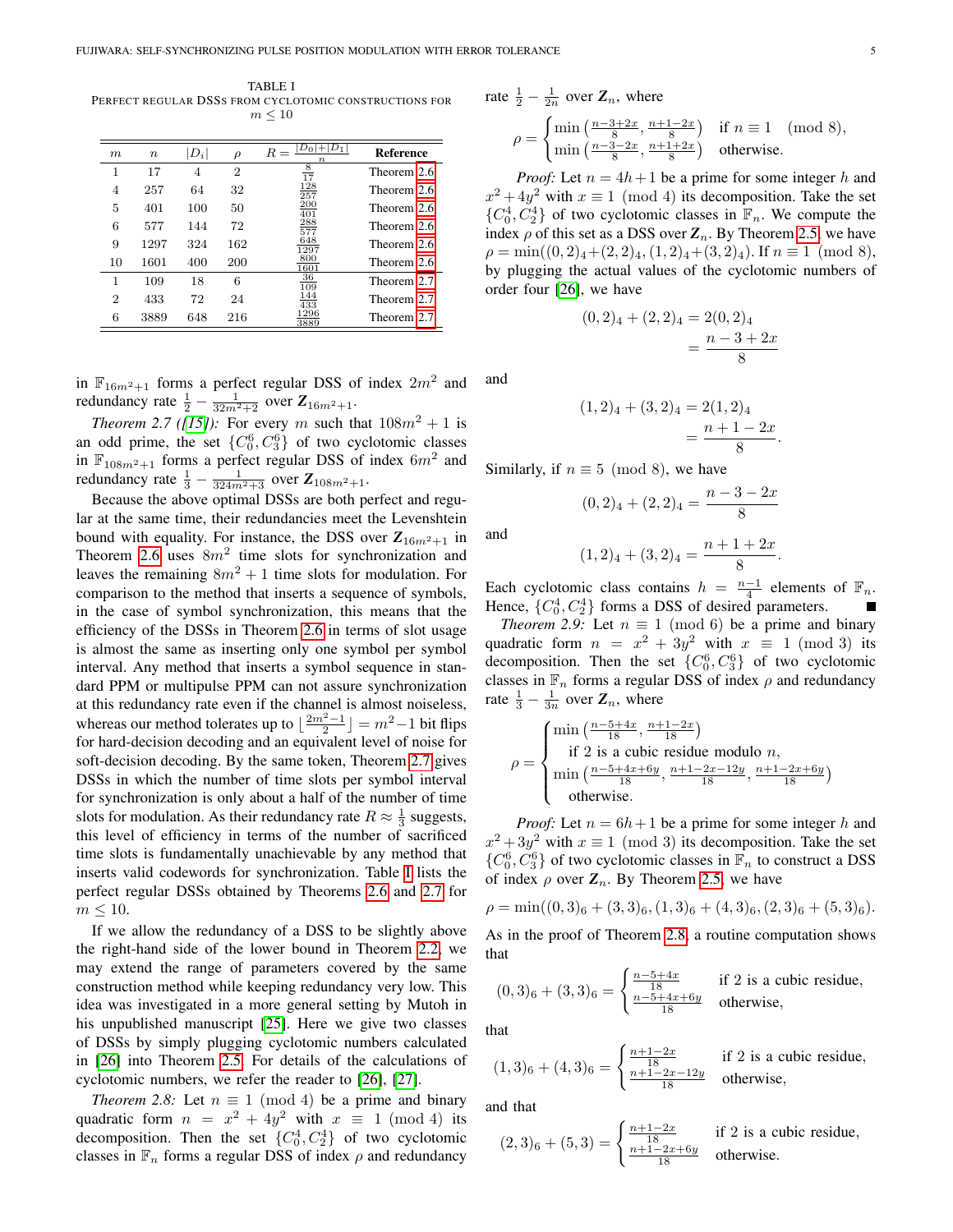Each cyclotomic class contains  $h = \frac{n-1}{6}$  elements of  $\mathbb{F}_n$ . Hence, we obtain a DSS of desired parameters.

Note that Theorems [2.6](#page-3-4) and [2.7](#page-4-0) are special cases of these two classes in which the resulting DSSs are simultaneously perfect and regular. In general, Theorem [2.5](#page-3-5) produces an optimal DSS or one close to optimal when the cyclotomic classes in  $\mathbb{F}_n$  can be taken such that  $(i, e)_{2e} + (i + e, e)_{2e}$ are uniform or almost uniform across  $i$ . For instance, take  $n = 37 = 1^2 + 4 \cdot 3^2$ . Then by Theorem [2.8,](#page-4-2) we obtain a DSS of index 4 and redundancy 18 over  $\mathbb{Z}_{37}$ . By the Levenshtein bound, the redundancy of any DSS of the same index with exactly two sets over  $\mathbb{Z}_{37}$  must be at least

$$
\left\lceil \sqrt{2 \cdot 4 \cdot (37 - 1)} \right\rceil = 17,
$$

which is very close to 18.

If lower time slot usage is desirable, in principle, regular DSSs of better redundancy rate can be obtained in the same way in exchange for poorer indices  $\rho$  by applying cyclotomic numbers of higher orders. If higher indices are required to tolerate a higher noise level, such perfect DSSs can be constructed, albeit with more complicated computation, by taking unions of cyclotomic classes and increasing time slot usage accordingly (see [\[28\]](#page-10-5)).

DSSs of index larger than two can be obtained by known recursive constructions as well. The following is a relevant special case of the recursive constructions given in [\[16\]](#page-9-12).

*Theorem 2.10 ([\[16\]](#page-9-12))*: Let  $n = \frac{q^{t+1}-1}{q-1}$  and  $n' = \frac{q^{2t+2}-1}{q-1}$ , where  $q$  is a prime power and  $t$  a positive integer. If there exists a DSS  $\{D_0, D_1\}$  of index  $\rho$  over  $\mathbb{Z}_n$ , then there exist a DSS  $\{D'_0, D'_1\}$  of index  $\rho'$  over  $\mathbb{Z}_{n'}$ , where

and

$$
|D_i'| = q^{t+1} |D_i| \text{ for } i = 0, 1
$$

$$
\rho' = \min\left(\rho q^{t+1}, 2(q-1)|D_0||D_1|\right)
$$

,

and a DSS  $\{D_0'', D_1''\}$  of index  $\rho''$  over  $\mathbb{Z}_{n'}$ , where

$$
|D_i''| = q^{t+1}|D_i| + in \text{ for } i = 0, 1
$$

and

$$
\rho'' = \min \left( \rho q^{t+1}, 2(q-1)|D_0||D_1| + 2|D_0| \right).
$$

This recursive construction gives DSSs of improved index by increasing the time slot usage for synchronization. For instance, if we apply the first half of Theorem [2.10](#page-5-1) to the optimal DSS of index one over  $\mathbf{Z}_n$  with  $n = \frac{q^{t+1}-1}{q-1}$  obtained by Theorem [2.3,](#page-3-0) the index of the resulting DSS is at least  $q^{t+1} - q$  because we have

$$
2(q-1)\tau_0\tau_1 \ge 2(q-1)\tau_1^2
$$
  

$$
\ge q^{t+1} - q.
$$

While we have focused on theoretical aspects of DSSs and systematic constructions, one may also look for optimal DSSs of specific parameters through computer searches. An algorithm for finding optimal DSSs is proposed in [\[29\]](#page-10-6). An explicit example of optimal DSSs of index  $\rho$  over  $\mathbb{Z}_n$  for each  $\rho \leq 5$  and  $n \leq 30$  can be found in [\[30\]](#page-10-7). The computer search results and the existence of systematic constructions for particular parameters seem to suggest that while it is quite difficult to give explicit constructions, the redundancies of optimal DSSs of index  $\rho$  over  $\mathbb{Z}_n$  are generally very close or equal to  $\sqrt{2\rho(n-1)}$ .

#### <span id="page-5-0"></span>*B. Modulation layer*

We now turn our attention to the modulation layer of our scheme. As we have seen in the previous subsection, we can employ standard PPM and its variations by exploiting the freely available bits given by a DSS. One major benefit of using a DSS is that it allows for error tolerant synchronization while still keeping the number of time slots for synchronization per symbol very low. One might then wish error correction for the modulation layer at the modulation stage to eliminate the need of or reduce the burden on the shoulders of error correction at a higher level.

Expurgated PPM is the error-correcting variant of PPM which can be understood as a binary constant-weight errorcorrecting code. To take advantage of our coding theoretic framework, we first briefly review this modulation technique and describe it in the language of constant-weight codes. A more general error-correcting variant of expurgated PPM will then be developed to accommodate a larger number of symbols.

<span id="page-5-1"></span>Expurgated PPM employs special combinatorial designs with cyclic automorphisms. A *simple* 2-*design* of *order* v, *block size* k, and *index*  $\mu$  is an ordered pair  $(V, \mathcal{B})$ , where V is a finite set of cardinality v and  $\beta$  is a set of k-subsets of V such that each pair of elements of V is included in exactly  $\mu$  elements of  $\beta$ . Elements of V are called *points* while those of  $\beta$  are *blocks*. A simple 2-design  $(V, \beta)$  of order v is said to be *symmetric* if  $|\mathcal{B}| = |V| = v$ . It is *cyclic* if the cyclic group of order  $v$  acts regularly on the points.

A *difference set* of order v and index  $\mu$  is a set B of nonnegative integers less than v such that every element of  $\mathbb{Z}_{v}\backslash\{0\}$ appears exactly  $\mu$  times each as the difference  $a - b \pmod{v}$ between two distinct elements  $a, b \in B$ ,  $a \neq b$ . To avoid the trivial case, we assume that  $k > \mu$ . Let  $\pi$  be the map  $B \mapsto$  $B + 1 = \{b + 1 \pmod{v} \mid b \in B\}$ . It is straightforward to see that if the orbit  $Orb_{\mathbf{Z}_v}(B) = \bigcup_{i \in \mathbf{Z}_v} \{ \pi^i(B) \}$  is of length v, then the v subsets of  $Z_v$  form a cyclic simple 2-design of order  $v$  and index  $\mu$  that is symmetric. Its block size is of order v and index<br> $|B| = \frac{1 + \sqrt{4(v-1)\mu + 1}}{2}$ 2 .

Expurgated PPM employs the  $v$  blocks of a simple 2-design constructed from a difference set  $B$  of order  $v$ . Trivially, the block set  $\mathcal{B} = Orb_{\mathbf{Z}_v}(B)$  of this symmetric design forms the set of supports of the codewords of a binary constantthe set of supports of the codewords of a binary constant-<br>weight code of length v and weight  $k = \frac{1+\sqrt{4(v-1)\mu+1}}{2}$ 2 with  $v$  codewords. Because every nonzero difference appears exactly  $\mu$  times in B, the minimum distance is  $2(k - \mu)$ . Conversely, it is straightforward to see that a binary constantweight code of these parameters in which every cyclic shift of a codeword is also a codeword forms a difference set. By employing this binary constant-weight code for modulation based on pulse positions as in PPM, we have  $Q = v$  time slots based on pulse positions as in PPM, we have  $Q = v$  time slots<br>for each symbol interval in which  $K = k = \frac{1 + \sqrt{4(v-1)\mu + 1}}{2}$ 2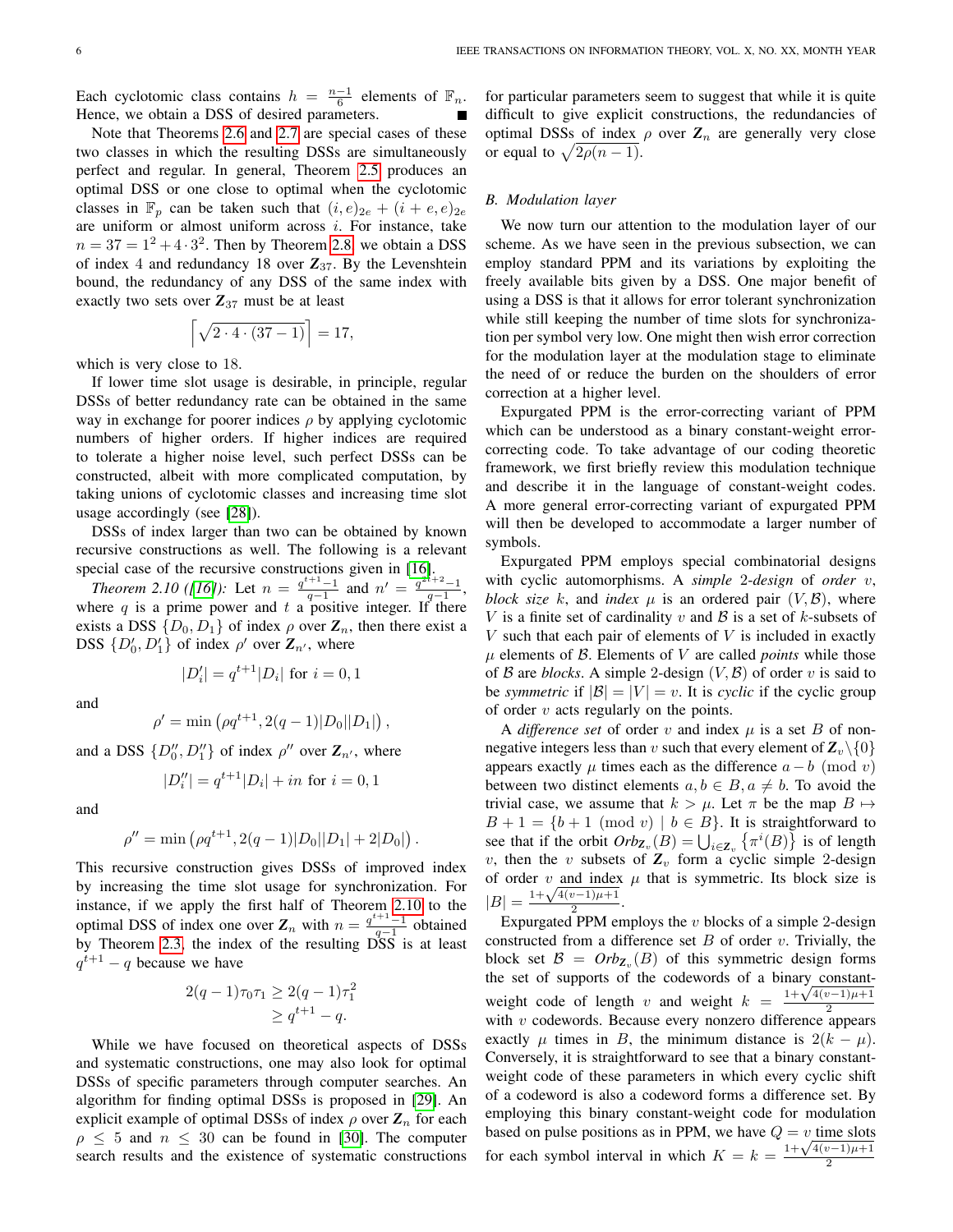pulses are transmitted to represent  $M = v = Q$  symbols. Expurgated PPM thus supports the same number of symbols as standard PPM and has an increased minimum distance. The code represented by  $\beta$  has the property that every cyclic shift of a codeword is also a codeword. Hence, implementation on the receiver side only requires a simple correlation receiver [\[4\]](#page-9-3), [\[31\]](#page-10-8). The above coding theoretic interpretation may be summarized by the following proposition:

*Proposition 2.11:* The symbols of expurgated PPM that transmits  $K$  pulses in each  $Q$  slot interval are equivalent to a binary constant-weight code of length  $Q$ , weight  $K$ , and minimum distance  $\frac{2K(Q-K)}{Q-1}$  with Q codewords in which every cyclic shift of a codeword is also a codeword.

*Proof:* The set of the Q symbols of expurgated PPM is a subset  $\mathcal{P}_K'$  of the set  $\mathcal{P}_K = \left\{ v_i \in \mathbb{F}_2^Q \mid \text{wt}(v_i) = K \right\}$  of all  $\Omega$  dimensional binary vectors  $v_i$ , of work in K such that the set Q-dimensional binary vectors  $v_i$  of weight K such that the set  $\mathcal{B} = \{\text{supp}(\boldsymbol{v}_i) \mid \boldsymbol{v}_i \in \mathcal{P}_K'\}$  of supports of the Q-dimensional vectors in  $\mathcal{P}'_K$  forms the block set of a cyclic simple 2-design of order Q and block size K that is symmetric. Let  $\mu$  be the index of this corresponding symmetric 2-design. It suffices to show that the minimum distance  $2(K-\mu)$  of the corresponding constant-weight code is equal to  $\frac{2K(Q-K)}{Q-1}$ . Because every pair of points is included in exactly  $\mu$  blocks while each of the  $Q$ blocks contains  $\binom{K}{2}$  pairs, we have

$$
\mu \binom{Q}{2} = Q \binom{K}{2},
$$

which implies that

$$
\mu = \frac{K(K-1)}{Q-1}.
$$

Hence, we have

$$
2(K - \mu) = 2\left(K - \frac{K(K - 1)}{Q - 1}\right)
$$

$$
= \frac{2K(Q - K)}{Q - 1}
$$

as desired.

We generalize expurgated PPM by taking advantage of the above interpretation. Our approach is to use more general constant-weight codes to realize a variety of parameters of PPM schemes. For instance, we may increase the number of orbits over  $Z_v$  while keeping the minimum distance large, so that the number of codewords becomes a multiple of  $v$  rather than exactly  $v$ . As we will see in this section, this idea can be formalized through coding theory.

A  $(v, k, \lambda)$  *optical orthogonal code*  $C \subseteq \mathbb{F}_2^v$  of *length* v, *weight* k, and *index*  $\lambda$  is a set of v-dimensional binary vectors of weight k such that for any  $c \in C$  its off-peak periodic autocorrelations are at most  $\lambda$  and for any pair of distinct codewords  $c, c' \in \mathcal{C}$  their periodic cross-correlations are at most  $\lambda$ . In other words, it is a set of v-dimensional vectors with k 1s and  $v - k$  0s whose coordinates are indexed by  $\mathbf{Z}_v$ such that

$$
\sum_{0 \le t \le v-1} c_t c_{t+i} \le \lambda
$$

for any  $c = (c_0, c_1, \ldots, c_{v-1}) \in \mathcal{C}$  and any nonzero element  $i \in \mathbf{Z}_v$  and such that

$$
\sum_{0 \le t \le v-1} c_t c'_{t+i} \le \lambda
$$

<span id="page-6-0"></span>for any pair of distinct vectors  $\mathbf{c} = (c_0, c_1, \dots, c_{v-1}), \mathbf{c}' =$  $(c'_0, c'_1, \ldots, c'_{v-1}) \in \mathcal{C}$  and any  $i \in \mathbb{Z}_v$ . We do not consider the trivial case  $k = \lambda$  and always assume that  $k > \lambda$ . We allow the special case  $|\mathcal{C}| = 1$  as long as the autocorrelation property holds for the unique codeword.

Optical orthogonal codes have been extensively investigated from various viewpoints including the initial motivation in the context of code-division multiple-access fiber optical communications [\[32\]](#page-10-9). A useful observation for our goal is that an optical orthogonal code is equivalent to a binary constantweight code in which every cyclic shift of a codeword is also a distinct codeword, which is the property we would like for our signal modulation purpose. To see the equivalence, take the union D of a  $(v, k, \lambda)$  optical orthogonal code C and the set of all  $v - 1$  distinct cyclic shifts of each codeword. Then  $D$  forms a binary constant-weight code of length  $v$ , weight  $k$ , and minimum distance  $2(k - \lambda)$ . Trivially, the converse also holds. Because we included all cyclic shifts of  $c \in C$  in  $D$ , every cyclic shift of  $d \in \mathcal{D}$  is naturally in  $\mathcal D$  again. Because the condition that  $k > \lambda$  is assumed, the number of codewords of the corresponding binary constant-weight code is  $v|\mathcal{C}|$ .

Now by Proposition [2.11,](#page-6-0) if we look at expurgated PPM with v symbols that uses  $k$  pulses per symbol in our coding theoretic framework, it is a binary constant-weight code of length v, weight k, and minimum distance  $2(k - \lambda)$  with exactly v codewords in which every cyclic shift of a codeword is also a codeword. In other words, it is simply the union of a special  $(v, k, \lambda)$  optical orthogonal code with only one codeword and its  $v - 1$  cyclic shifts. Because it is also a symmetric design, we have  $\lambda = \frac{k(k-1)}{n-1}$  $\frac{(k-1)}{v-1}$ . Thus, we obtain the following proposition:

*Proposition 2.12:* The set of symbols of expurgated PPM that transmits  $K$  pulses in each  $Q$ -slot interval is equivalent to a  $(Q, K, \frac{K(K-1)}{Q-1})$  optical orthogonal code with exactly one codeword.

Since an optical orthogonal code  $\mathcal C$  of length  $v$  gives rise to a binary constant-weight code with  $v|\mathcal{C}|$  codewords by joining the  $v - 1$  distinct cyclic shifts of all  $c \in C$ , it is natural to generalize the PPM method such that modulation exploits an optical orthogonal code with more than one codeword. With this generalization, a larger number of symbols can be supported compared to expurgated PPM while still using the same decoder for each orbit and maintaining the error correction mechanism at the modulation stage. Summarizing the discussion given above in this subsection, we have the following theorem:

*Theorem 2.13:* The set of the codewords of a  $(v, k, \lambda)$  optical orthogonal code  $\mathcal C$  and all cyclic shifts of each codeword defines a  $(v|\mathcal{C}|)$ -ary signal modulation technique in which each of the  $v|\mathcal{C}|$  symbols with mutual Hamming distance at least  $2(k - \lambda)$  is represented by k single pulses transmitted at k out of  $v$  time slots.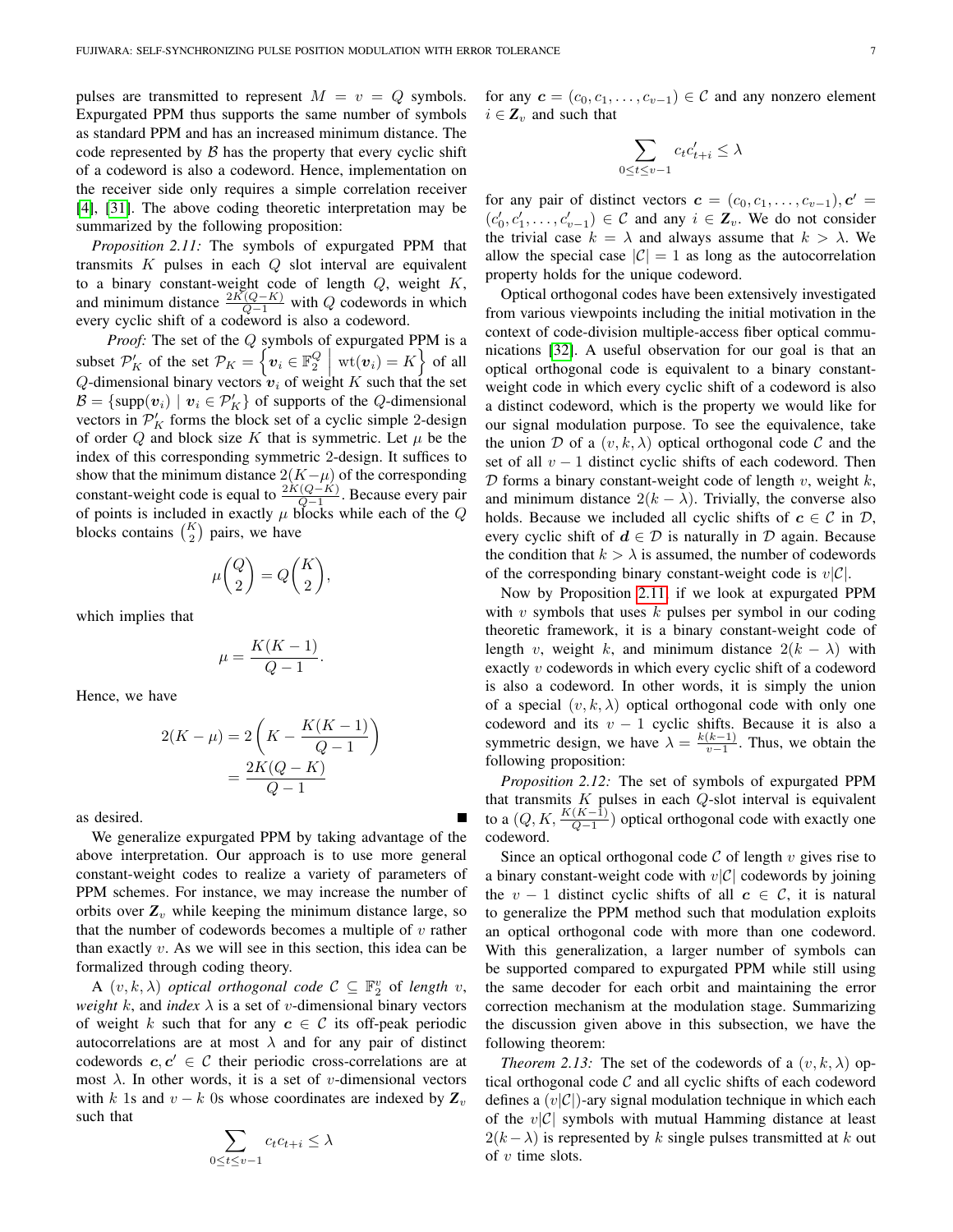It is notable that this generalization of expurgated PPM also allows for the case when the code is of size  $|\mathcal{C}| = 1$  but does not form a difference set. An example of this type of optical orthogonal code is the binary vector representation of an *almost difference set* given in [\[33\]](#page-10-10). Because difference sets are known to be difficult to construct, allowing optical orthogonal codes that are not difference sets substantially extends the range of possible parameters of modulation schemes of PPM type.

We would like optical orthogonal codes with the largest possible number of codewords for given v, k, and  $\lambda$ . Because an optical orthogonal code  $\mathcal C$  is already a constant-weight code before joining the cyclic shifts of each codeword, the Johnson bound gives the upper bound on the number of codewords of  $\mathcal{C}$ :

*Theorem 2.14 (* $[34]$ *)*: Let C be a  $(v, k, \lambda)$  optical orthogonal code. Then it holds that

$$
|\mathcal{C}| \leq \left\lfloor \frac{1}{k} \left\lfloor \frac{v-1}{k-1} \left\lfloor \frac{v-2}{k-2} \left\lfloor \cdots \left\lfloor \frac{v-\lambda}{k-\lambda} \right\rfloor \cdots \right\rfloor \right\rfloor \right\rfloor \right\rfloor.
$$

A  $(v, k, \lambda)$  optical orthogonal code is *optimal* if the number of codewords attains this upper bound. Table [II](#page-8-0) lists wellknown classes of optimal optical orthogonal codes of index one with more than one codeword that span a variety of lengths and weights. There are numerous other constructions and existence results. For the case when the index is one, all other known results can be found in [\[44\]](#page-10-12)–[\[49\]](#page-10-13) and references therein. For the latest results on optical orthogonal codes of higher index, we refer the reader to [\[44\]](#page-10-12), [\[50\]](#page-10-14)–[\[52\]](#page-10-15) and references therein.

In the remainder of this section, we give some examples of our generalized expurgated PPM to show how our modulation method enriches the family of PPM schemes. Because typical signal modulation is  $2^m$ -ary for some positive integer m, we focus on the case when the number M of symbols is a power of 2.

To present binary constant-weight codes for modulation in a compact way, codewords are given in terms of their supports. Take a constant-weight code  $\mathcal{D} \subseteq \mathbb{F}_2^Q$  of length  $Q$ , constant weight K, and minimum distance  $2(K - \lambda)$  in which every cyclic shift of every codeword is also a codeword. Let  $\beta$  =  $\{\text{supp}(d) \mid d \in \mathcal{D}\}\$ be the set of supports of all vectors in  $\mathcal{D}$ . Then for any  $B \in \mathcal{B}$ , we have  $B + 1 \in \mathcal{B}$ . In other words,  $\mathcal{B}$  is a set of subsets of  $V = \{0, 1, \ldots, Q-1\}$  in which the cyclic group of order  $Q$  acts regularly on  $V$ . Hence, the elements of B can be partitioned into orbits  $Orb_{\mathbb{Z}_Q}(B) = \bigcup_{i \in \mathbb{Z}_Q} \{ \pi^i(B) \},\$  $B \in \mathcal{B}$ , where  $\pi(B) = B + 1$ . As we have seen in this section, if each orbit is of the same size  $Q$ , a system of representatives of these orbits forms the set of supports of all codewords of a  $(Q, K, \lambda)$  optical orthogonal code. Trivially, if  $K > \lambda$ , the converse also holds.

With this relation, optical orthogonal codes can always be written by finite sets. For instance, an optimal  $(8, 3, 1)$  optical orthogonal code with a single codeword  $(1, 1, 0, 1, 0, 0, 0, 0)$ can be understood as a single set  $\{0, 1, 3\}$  because there is 1 at coordinate  $i \in \{0, 1, 3\}$  and 0 otherwise. The binary constant-weight code  $D$  for modulation in which the positions of 1s of a codeword represent the positions of pulses in the corresponding symbol is exactly the set

$$
\mathcal{D} = \{ (1, 1, 0, 1, 0, 0, 0, 0), (0, 1, 1, 0, 1, 0, 0, 0), (0, 0, 1, 1, 0, 1, 0, 0), (0, 0, 0, 1, 1, 0, 1, 0), (0, 0, 0, 0, 1, 1, 0, 1), (1, 0, 0, 0, 0, 1, 1, 0), (0, 1, 0, 0, 0, 0, 1, 1), (1, 0, 1, 0, 0, 0, 0, 1) \}
$$

obtained by joining the cyclic shifts of  $(1, 1, 0, 1, 0, 0, 0, 0)$ . If there are two or more codewords in an optical orthogonal code, then each of the corresponding sets obtained by taking the supports forms a distinct orbit in  $D$ . For more mathematical details of the set representation of an optical orthogonal code, we refer the reader to [\[53\]](#page-10-16).

Table [III](#page-8-1) lists some examples of M-ary PPM, MPPM, expurgated PPM, and generalized expurgated PPM for  $M = 8$ , 16, and 32. To keep the table concise, the set representations of example optimal optical orthogonal codes for expurgated PPM and its generalized versions are given only when the origins seem unknown. For other cases, references are given instead.

As is shown in the table, our modulation scheme greatly widens the range of available parameters of modulation techniques of PPM type. For instance, when compared to standard 8-ary PPM, 8-ary EPPM achieves large minimum distance 6 by increasing the interval size from 8 to 11 and the number of pulses from 1 to 5. In other words, 8-ary EPPM increases the error tolerance capability by a large extent in exchange for increased energy per symbol and a poorer information rate. Our 8-ary modulation based on an  $(8, 3, 1)$  optimal optical orthogonal code is a middle ground approach in that it does not sacrifice the information rate and only slightly increases the required energy per symbol in order to achieve good minimum distance. As is also illustrated by the examples for the 16-ary and 32-ary cases in the table, our generalized scheme typically complements PPM, MPPM, and EPPM by offering a solution that falls between the three extreme approaches.

## III. CONCLUDING REMARKS

We introduced a coding theoretic framework to the study of signal modulation based on pulse positions in the time domain. With the further help of combinatorial design theory, this approach allowed us to develop a self-synchronizing scheme with significantly improved efficiency while maintaining compatibility to existence modulation techniques such as standard pulse position modulation. In fact, the number of time slots required per symbol for synchronization is now improved from  $\Omega(Q)$  to  $\mathcal{O}(Q^{\frac{1}{2}})$  in the asymptotic sense, breaking the fundamental limit of the previously known synchronization method.

We were also able to generalize the recently introduced error-correcting pulse position modulation technique to realize a larger number of symbols. This generalization is particularly appealing as the modulation layer for our synchronization method because this way error correction can be fully supported at the modulation stage.

In the previous section on synchronization and error correction, we placed particular emphasis on generality so as not to unnecessarily spoil the potential. For this reason, our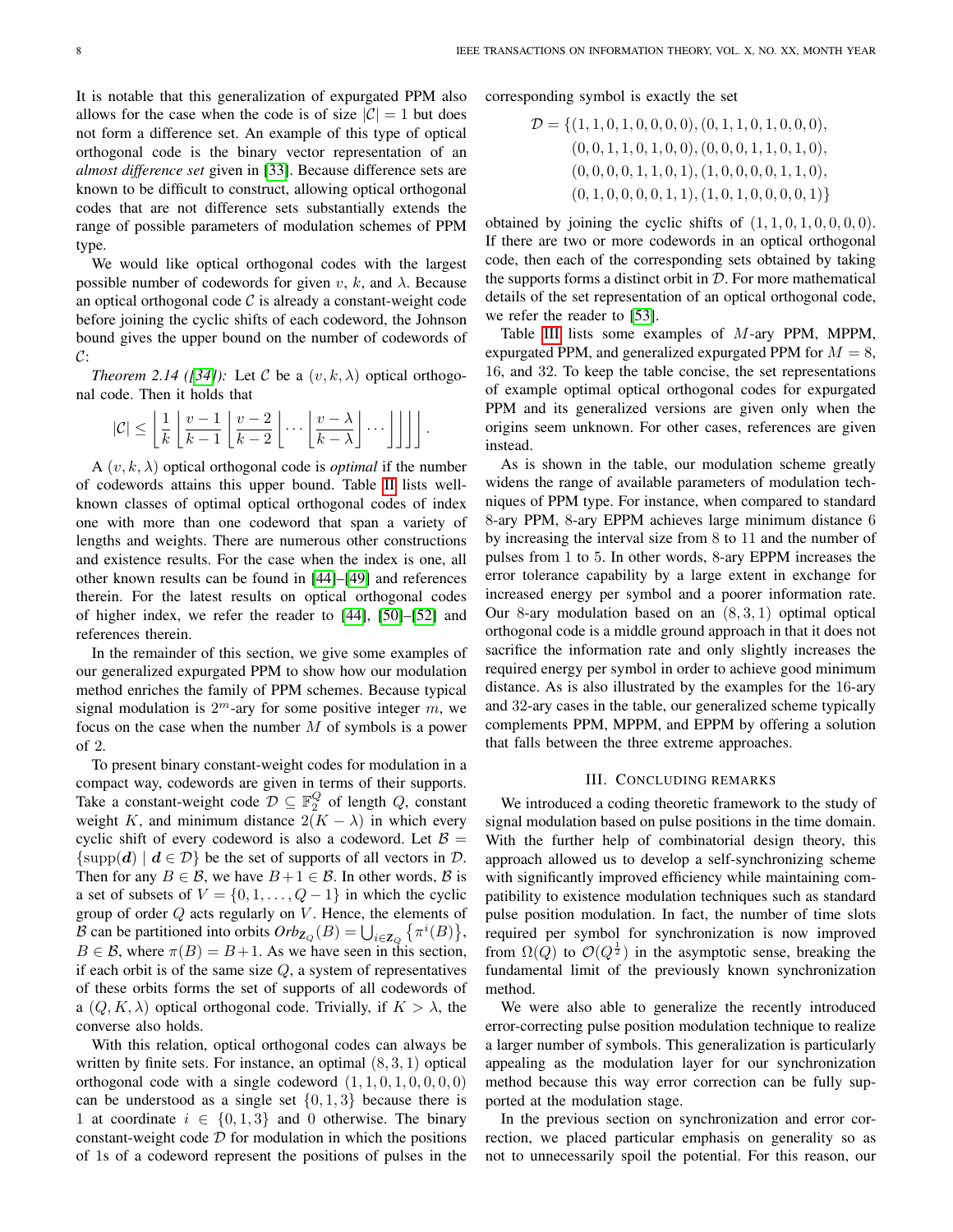<span id="page-8-0"></span>

| Length $v$              | Weight $k$      | Index $\lambda$ | Number $ \mathcal{C} $ of codewords                                                                     | <b>Constraint</b>                       | Reference                                         |
|-------------------------|-----------------|-----------------|---------------------------------------------------------------------------------------------------------|-----------------------------------------|---------------------------------------------------|
| $\boldsymbol{n}$        | 3               |                 | $\lfloor \frac{n-1}{6} \rfloor$                                                                         | $n \not\equiv 14, 20 \pmod{24}^{\rm a}$ | $[32]$ , $[35]$                                   |
| $\boldsymbol{n}$        | 4               |                 | $\lfloor \frac{n-1}{12} \rfloor$                                                                        | $n \equiv 0, 6, 18 \pmod{24}$           | $[36] - [38]$                                     |
|                         |                 |                 |                                                                                                         | $p \equiv 1 \pmod{k(k-1)}$ is prime,    |                                                   |
| $\boldsymbol{p}$        | any integer $k$ |                 | $rac{p-1}{k(k-1)}$                                                                                      | $p > c_k$                               | $[39]$                                            |
|                         |                 |                 |                                                                                                         | $c_k$ is a constant dependent on $k^b$  |                                                   |
| $q^t-1$                 | q               |                 |                                                                                                         | $q$ is a prime power                    | Affine geometry with origine deleted <sup>c</sup> |
| $\frac{q^{t+1}-1}{q-1}$ | $q+1$           |                 | $\int \frac{q^{t-1}-1}{q-1}$<br>$\frac{q^{t}-1}{q^{2}-1}$ , t even<br>$\frac{q^{t}-1}{q^{2}-1}$ , t odd | $q$ is a prime power                    | Projective geometry                               |

TABLE II SOME CLASSES OF OPTIMAL OPTICAL ORTHOGONAL CODES OF INDEX ONE WITH MORE THAN ONE CODEWORD

<sup>a</sup> This is a necessary and sufficient condition for the existence (see [\[40\]](#page-10-21) for a short proof). The constrains for the other classes are sufficient conditions.

 $c_4 = c_5 = 0$  [\[41\]](#page-10-22).  $c_6 = 61$  [\[42\]](#page-10-23). For  $k \ge 7$  in general, the best known value is  $c_k = {k \choose 2}^{k(k-1)}$  [\[39\]](#page-10-20).

<sup>c</sup> The same parameters may be realized as a generalized Bose-Chowla family [\[43\]](#page-10-24).

<span id="page-8-1"></span>

| <b>Type<sup>a</sup></b> | Number $M$ of Symbols | Interval Size Q | Number $K$ of Pulses | Minimum Distance d | <b>Optical Orthogonal Codeb</b>                       |
|-------------------------|-----------------------|-----------------|----------------------|--------------------|-------------------------------------------------------|
| <b>PPM</b>              | 8                     | 8               | 1                    | $\boldsymbol{2}$   | N/A                                                   |
| <b>GEPPM</b>            | 8                     | 8               | 3                    | 4                  | $\{0, 1, 3\}$                                         |
| <b>EPPM</b>             | 8                     | 11              | 5                    | 6                  | $\{0, 2, 3, 4, 8\}$                                   |
| <b>PPM</b>              | 16                    | 16              | 1                    | $\overline{2}$     | N/A                                                   |
| <b>AEPPM</b>            | 16                    | 11              | 5                    | 5                  | $\{0, 2, 3, 4, 8\}, \{1, 5, 6, 7, 9, 10\}$            |
| <b>GEPPM</b>            | 16                    | 16              | 4                    | 6                  | $\{0, 1, 3, 7\}$                                      |
| <b>GEPPM</b>            | 16                    | 16              | 8                    | 8                  | Almost difference set [54, Theorem $4$ ] <sup>c</sup> |
| <b>EPPM</b>             | 16                    | 19              | 9                    | 10                 | Paley-type difference set $[55]$ <sup>d</sup>         |
| <b>PPM</b>              | 32                    | 32              | 1                    | $\overline{2}$     | N/A                                                   |
| <b>MPPM</b>             | 32                    | $\overline{7}$  | 3                    | $\overline{2}$     | N/A                                                   |
| <b>GEPPM</b>            | 32                    | 16              | 3                    | 4                  | $\{0,1,3\},\{0,4,9\}$                                 |
| <b>GEPPM</b>            | 32                    | 37              | 10                   | 14                 | Almost difference set [33, Theorem $3$ ] <sup>e</sup> |
| <b>EPPM</b>             | 32                    | 35              | 17                   | 18                 | Difference set $[55]$ <sup>t</sup>                    |

TABLE III SMALL M-ARY PPM FOR  $M = 2^m$ 

<sup>a</sup> This column indicates the type of modulation. GEPPM stands for our proposed PPM that generalizes expurgated PPM. AEPPM is a variation of EPPM given in [\[4\]](#page-9-3).

<sup>b</sup> Explicit examples are given for small optical orthogonal codes of which the origins are unknown.

<sup>c</sup> The  $(n, k, \lambda, t)$  almost difference sets given in [\[54,](#page-10-25) Theorem 4] are  $(n, k, \lambda + 1)$  optical orthogonal codes of size  $|\mathcal{C}| = 1$ .

<sup>d</sup> An example of its set representation is  $\{0, 3, 4, 5, 6, 8, 10, 15, 16\}.$ 

<sup>e</sup> The  $(n, k, \lambda)$  almost difference sets given in [\[33,](#page-10-10) Theorem 3] are  $(n, k, \lambda + 1)$  optical orthogonal codes of size  $|\mathcal{C}| = 1$ .

f An example of its set representation is  $\{0, 1, 3, 4, 7, 9, 11, 12, 13, 14, 16, 17, 21, 27, 28, 29, 33\}.$ 

focus has been on the minimum distance. However, it would also be of importance to investigate various other aspects of our scheme by assuming a particular context. In fact, PPM and its variants have extensively been studied with various applications in mind (see, for example, [\[56\]](#page-10-27), [\[57\]](#page-10-28) for use in ultra-wideband communications, [\[58\]](#page-10-29) for free-space optics scenarios, and [\[59\]](#page-10-30) for the purpose of atmospheric optical code-division multiple-access). Among many possible directions of more focused research, it would be of particular interest to analyze the efficiency in detail and more accurately estimate the synchronization error rate and bit error rate over

a reasonably realistic channel.

If one wishes to extract finer structural information than minimum distance for a detailed analysis in a specific context, the algebraic properties of DSSs and optical orthogonal codes may be effectively exploited. For instance, it is straightforward to see that if we employ an optical orthogonal code  $\mathcal C$  of length  $v$ , block size  $k$ , and index 1 to form the binary constantweight code  $D$  for modulation by joining cyclic shifts, for any codeword  $d \in \mathcal{D}$  the number  $n_d$  of codewords of Hamming distance  $2(k-1)$  from d, which are the nearest, and the number  $f_d$  of other codewords except d, which are all of Hamming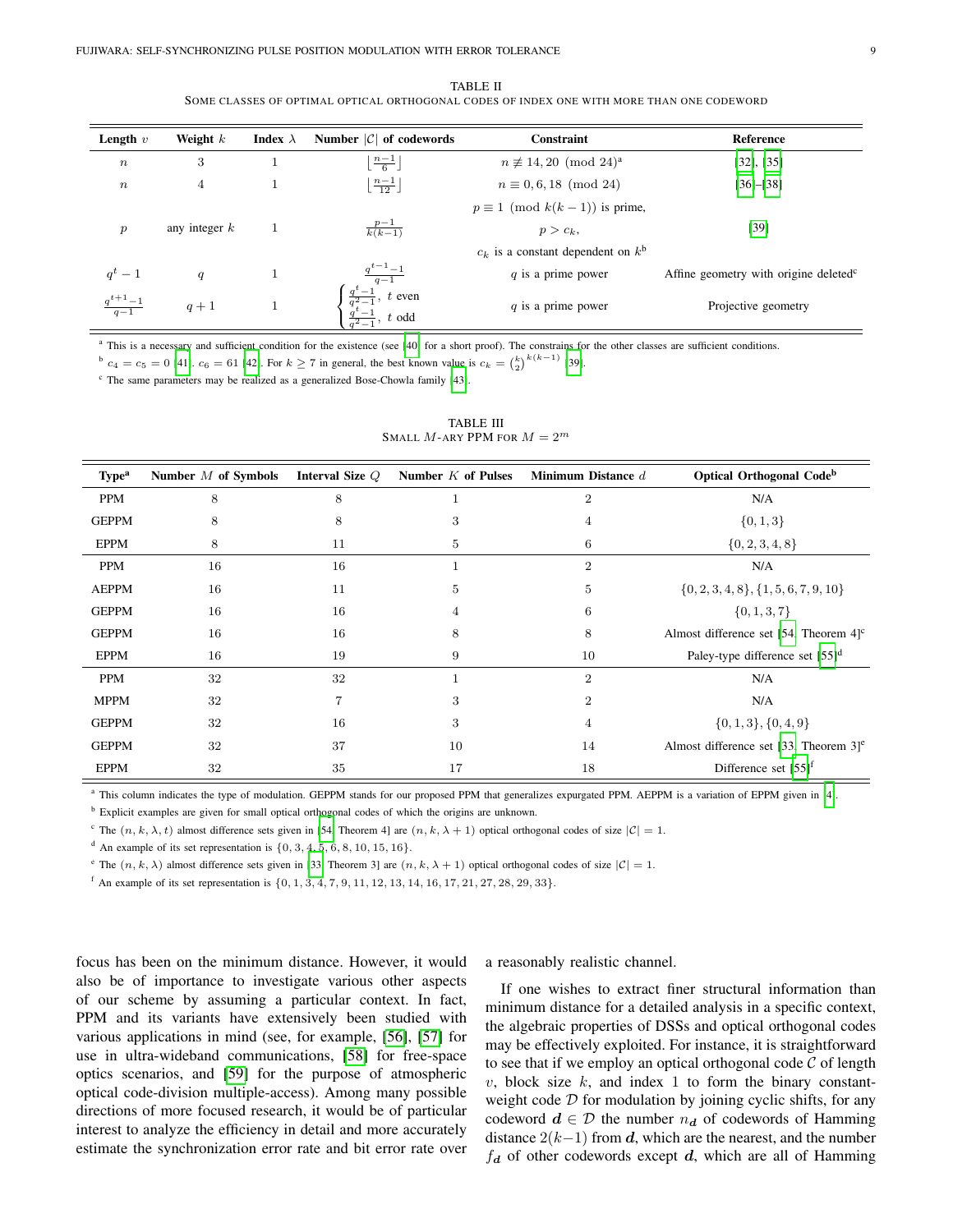

<span id="page-9-13"></span>Fig. 1. Estimated symbol error rates of 16-ary modulation. | PPM, generalized EPPM based on an (8, 4, 1) optical orthogonal code, and EPPM based on a Paley-type difference set are compared by the union bound at high SNR.

distance  $2k$  from  $d$ , are

$$
n_{\mathbf{d}} = k^2 |\mathcal{C}| - k
$$

and

$$
f_{\mathbf{d}} = v|\mathcal{C}| - 1 - n_{\mathbf{d}}
$$

$$
= (v - k^2)|\mathcal{C}| + k - 1
$$

respectively.

As an example use of structural information for obtaining a context-specific performance estimation, assume that pulses are transmitted through a typical free-space optical link approximated by the AWGN channel with power spectral density, say,  $\frac{N_0}{2}$ . Supposing that the decoder is optimal and that all codewords of a  $(v, k, \lambda)$  optical orthogonal code  $|C|$ and their cyclic shifts are used for modulation, the symbol error probability  $P_s$  of our generalized PPM scheme  $D$  can be estimated by the union bound

$$
P_s \le \frac{1}{2M} \sum_{\substack{\mathbf{d}, \mathbf{d}' \in \mathcal{D} \\ \mathbf{d} \neq \mathbf{d}'}} \text{erfc}\left(\sqrt{\frac{\gamma \operatorname{wt}(\mathbf{d} \oplus \mathbf{d}') \log M}{2Q}}\right)
$$

$$
= \frac{k^2 |\mathcal{C}| - k}{2} \operatorname{erfc}\left(\sqrt{\frac{\gamma(k-1) \log(v|\mathcal{C}|)}{v}}\right)
$$

$$
+ \frac{(v - k^2)|\mathcal{C}| + k - 1}{2} \operatorname{erfc}\left(\sqrt{\frac{\gamma k \log(v|\mathcal{C}|)}{v}}\right)
$$

,

where erfc is the complementary error function,  $\oplus$  is the bitwise sum modulo 2, and  $\gamma = \frac{\rho^2 P_0^2}{N_0 R_b}$  is the signal-to-noise ratio with  $\rho$ ,  $P_0$ , and  $R_b$  being the photodetector responsivity, peak optical power, and bit-rate respectively (see [\[60\]](#page-10-31)). Fig. [1](#page-9-13) compares the performance of our 16-ary error-tolerant PPM based on an  $(8, 4, 1)$  optimal optical orthogonal code with PPM and EPPM. As expected from their minimum distances, our scheme offers good error tolerance while requiring only a modest amount of energy per symbol. One may analyze the properties and performance in more detail for a very specific channel in a similar manner as well.

Another aspect we did not address is the relation of our version of expurgated PPM to error-correcting codes at a higher level. If we see PPM as a binary constant-weight code, the idea of error correction at a higher level is a code concatenation in one sense. There have been proposed various types of code and their uses for such concatenations (see, for instance, [\[61\]](#page-10-32)–[\[65\]](#page-10-33)). It would be of interest and importance to understand how best to exploit our scheme along with an error-correcting code at a higher level in a particular communications system.

#### ACKNOWLEDGMENT

Y.F. thanks the three anonymous reviewers and Associate Editor Robert Fischer for careful reading of the manuscript and constructive suggestions.

#### **REFERENCES**

- <span id="page-9-0"></span>[1] J. R. Pierce, "Optical channels: practical limits with photon counting," *IEEE Trans. Commun.*, vol. 26, pp. 1819–1821, 1978.
- <span id="page-9-1"></span>[2] H. Sugiyama and K. Nosu, "MPPM: a method for improving the bandutilization efficiency in optical PPM," *J. Lightw. Technol.*, vol. 7, pp. 465–471, 1989.
- <span id="page-9-2"></span>[3] R. M. Gagliardi and S. Karp, *Optical Communications*, 2nd ed. New York: Wiley-Interscience, 1995.
- <span id="page-9-3"></span>[4] M. Noshad and M. Brandt-Pearce, "Expurgated PPM using symmetric balanced incomplete block designs," *IEEE Commun. Lett.*, vol. 16, pp. 968–971, 2012.
- <span id="page-9-4"></span>[5] C. N. Georghiades, "On PPM sequences with good autocorrelation properties," *IEEE Trans. Inf. Theory*, vol. 34, pp. 571–576, 1988.
- <span id="page-9-6"></span>[6] ——, "On the synchronizability and detectability of random PPM sequenes," *IEEE Trans. Inf. Theory*, vol. 35, pp. 146–156, 1989.
- [7] S. Patarasen and C. N. Georghiades, "Frame synchronization for optical overlapping pulse-position modulation systems," *IEEE Trans. Commun.*, vol. 40, pp. 783–794, 1992.
- [8] A. R. Calderbank and C. N. Georghiades, "Synchronizable codes for the optical OPPM channel," *IEEE Trans. Inf. Theory*, no. 40, pp. 1097–1107, 1994.
- [9] R. Velidi and C. N. Georghiades, "Frame synchronization for optical multi-pulse pulse position modulation," *IEEE Trans. Commun.*, vol. 43, pp. 1838–1843, 1995.
- <span id="page-9-5"></span>[10] ——, "On symbol synchronization of MPPM sequences," *IEEE Trans. Commun.*, vol. 46, pp. 587–589, 1998.
- <span id="page-9-7"></span>[11] V. I. Levenshtein, "One method of constructing quasi codes providing synchronization in the presence of errors," *Problems Inf. Transmission*, vol. 7, no. 3, pp. 215–222, 1971.
- <span id="page-9-8"></span>[12] ——, "Combinatorial problems motivated by comma-free codes," *J. Combin. Des.*, vol. 12, pp. 184–196, 2004.
- <span id="page-9-9"></span>[13] D. J. Clague, "New classes of synchronous codes," *IEEE Trans. Electr. Comput.*, vol. 16, pp. 290–298, 1967.
- <span id="page-9-10"></span>[14] R. L. Graham, D. E. Knuth, and O. Patashnik, *Concrete Mathematics: A Foundation for Computer Science*, 2nd ed. Reading, MA: Addison-Wesley, 1994.
- <span id="page-9-11"></span>[15] Y. Fujiwara and V. D. Tonchev, "High-rate self-synchronizing codes," *IEEE Trans. Inf. Theory*, vol. 59, pp. 2328–2335, 2013.
- <span id="page-9-12"></span>[16] C.-L. Fan and J.-G. Lei, "Constructions of difference systems of sets from finite projective geometry," *IEEE Trans. Inf. Theory*, vol. 58, no. 1, pp. 130–138, 2012.
- [17] Z. Zhou, X. Tang, D. Wu, and Y. Yang, "Some new classes of zerodifference balanced functions," *IEEE Trans. Inf. Theory*, vol. 58, pp. 139–145, 2012.
- [18] J. Lei and C. Fan, "Optimal difference systems of sets and partition-type cyclic difference packings," *Des. Codes Cryptogr.*, vol. 58, pp. 135–153, 2011.
- [19] Y. M. Chee, A. C. H. Ling, and J. Yin, "Optimal partitioned cyclic difference packings for frequency hopping and code synchronization," *IEEE Trans. Inf. Theory*, vol. 56, pp. 5738–5746, 2010.
- [20] C. Ding, "Optimal and perfect difference systems of sets," *J. Combin. Theory Ser. A*, vol. 116, pp. 109–119, 2008.
- [21] R. Fuji-Hara, A. Munemasa, and V. D. Tonchev, "Hyperplane partitions and difference systems of sets," *J. Combin. Theory Ser. A*, vol. 113, pp. 1699–1718, 2006.